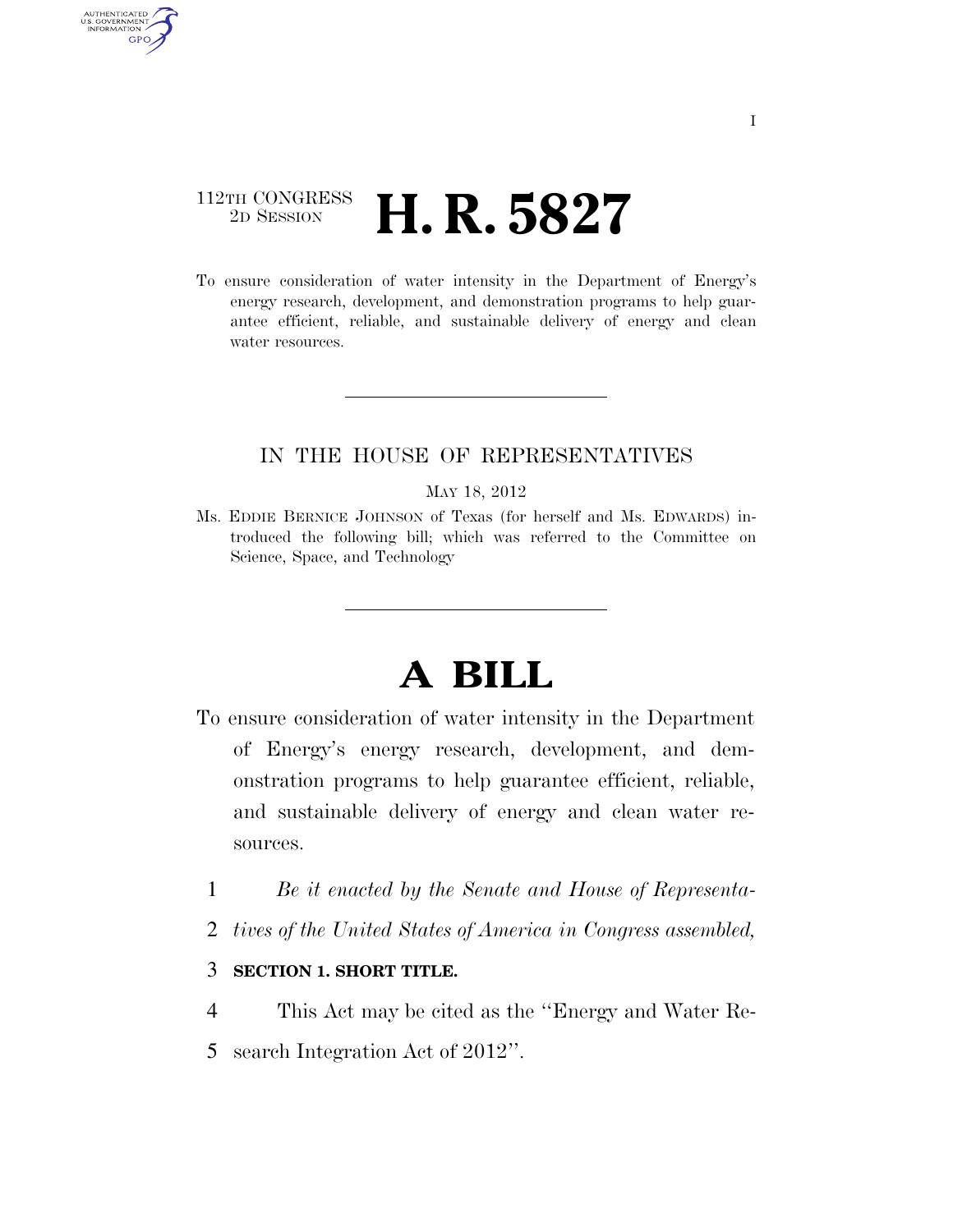| $\overline{2}$ | (a) IN GENERAL.—The Secretary of Energy shall in-           |
|----------------|-------------------------------------------------------------|
| 3              | tegrate water considerations into energy research, develop- |
| 4              | ment, and demonstration programs and projects of the        |
| 5              | Department of Energy by-                                    |
| 6              | (1) advancing energy and energy efficiency                  |
| 7              | technologies and practices that meet the objectives         |
| 8              | $of$ —                                                      |
| 9              | (A) minimizing freshwater withdrawal and                    |
| 10             | consumption;                                                |
| 11             | (B) increasing water use efficiency; and                    |
| 12             | (C) utilizing nontraditional water sources                  |
| 13             | with efforts to improve the quality of the water            |
| 14             | from those sources;                                         |
| 15             | (2) considering the effects climate variability             |
| 16             | and change may have on water supplies and quality           |
| 17             | for energy generation and fuel production; and              |
| 18             | (3) improving understanding of the energy-                  |
| 19             | water nexus.                                                |
| 20             | (b) STRATEGIC PLAN.—                                        |
| 21             | $(1)$ IN GENERAL.—Not later than 6 months                   |
| 22             | after the date of enactment of this Act, the Sec-           |
| 23             | retary shall develop a strategic plan identifying the       |
| 24             | research, development, and demonstration needs for          |
| 25             | Department programs and projects to carry out sub-          |
| 26             | section (a). The strategic plan shall include technical     |
|                | •HR 5827 IH                                                 |

## **SEC. 2. INTEGRATING ENERGY AND WATER RESEARCH.**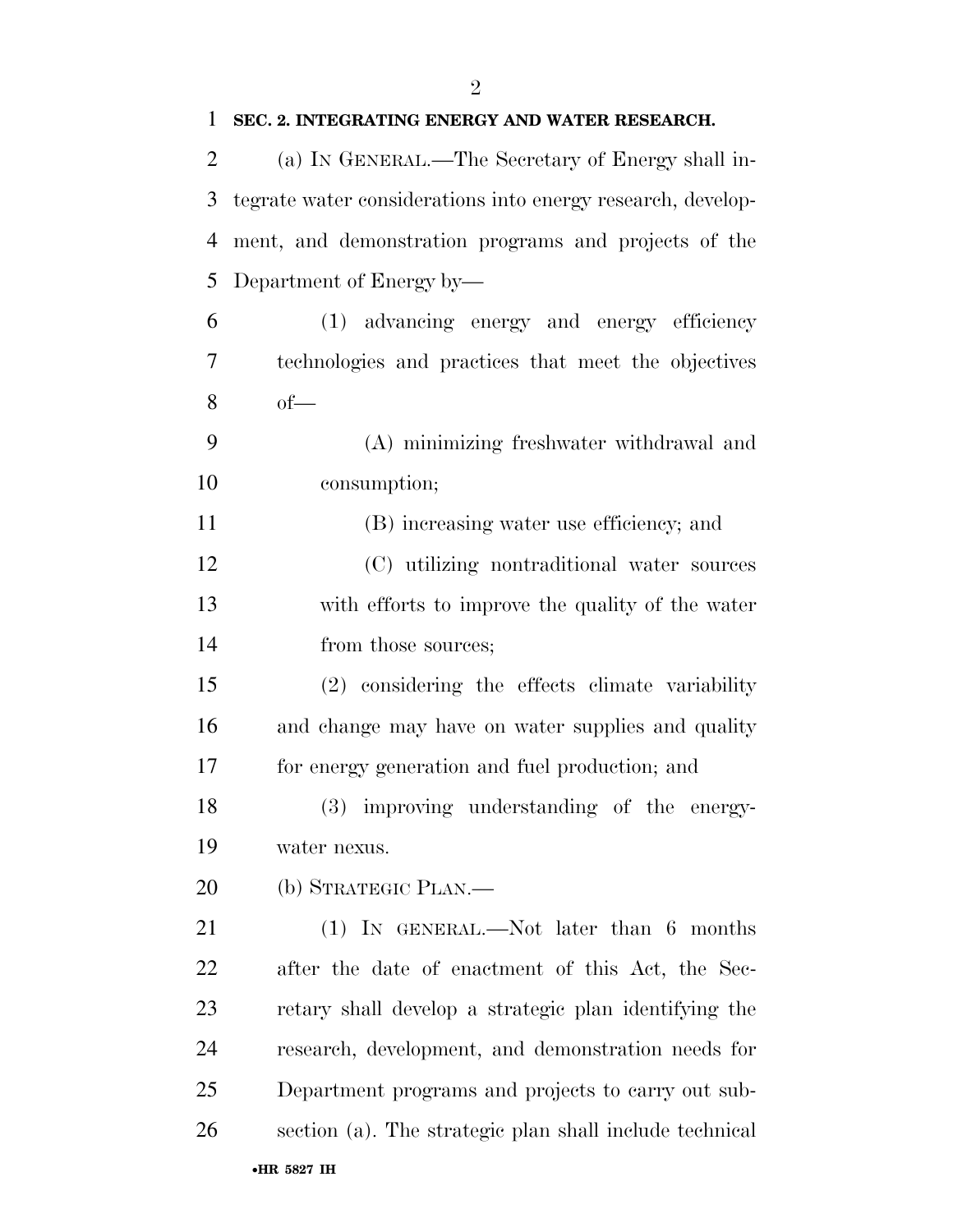| $\mathbf{1}$   | milestones for achieving and assessing progress to- |
|----------------|-----------------------------------------------------|
| $\overline{2}$ | ward the objectives of subsection $(a)(1)$ .        |
| 3              | (2) SPECIFIC CONSIDERATIONS.—In developing          |
| $\overline{4}$ | the strategic plan, the Secretary shall consider—   |
| 5              | (A) new advanced cooling technologies for           |
| 6              | energy generation and fuel production tech-         |
| $\overline{7}$ | nologies;                                           |
| 8              | (B) performance improvement of existing             |
| 9              | cooling technologies and cost reductions associ-    |
| 10             | ated with using those technologies;                 |
| 11             | (C) innovative water reuse, recovery, and           |
| 12             | treatment technologies in energy generation and     |
| 13             | fuel production;                                    |
| 14             | (D) technology development for carbon               |
| 15             | capture and storage systems that utilize effi-      |
| 16             | cient water use design strategies;                  |
| 17             | (E) technologies that are life-cycle cost ef-       |
| 18             | fective;                                            |
| 19             | systems analysis and modeling<br>of<br>(F)          |
| 20             | issues relating to the energy-water nexus;          |
| 21             | (G) technologies to treat and utilize was te-       |
| 22             | water and produced waters discharged from oil,      |
| 23             | natural gas, coalbed methane, and any other         |
| 24             | substance to be used as an energy source;           |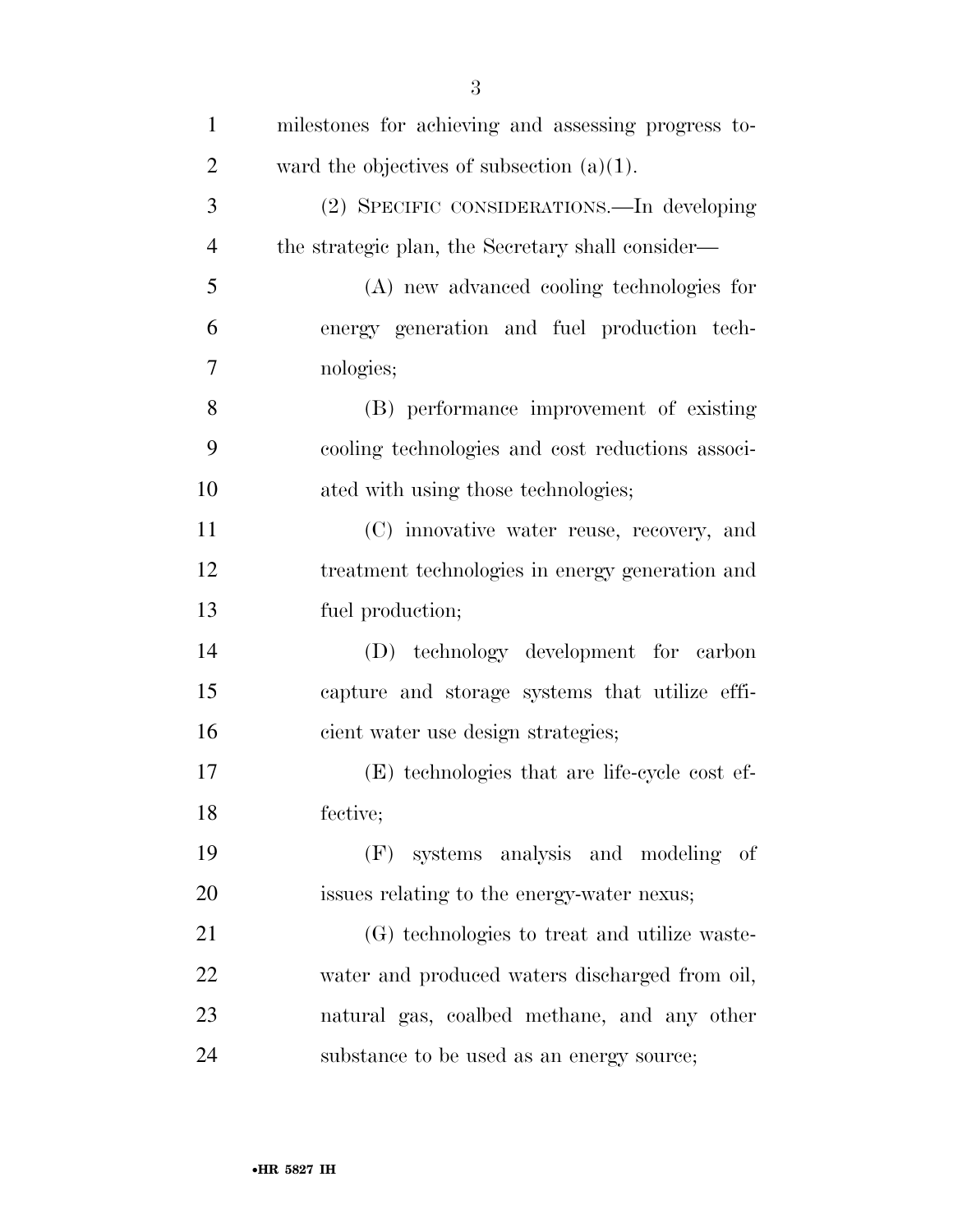| $\mathbf{1}$   | (H) advanced materials for the use of non-            |
|----------------|-------------------------------------------------------|
| $\overline{2}$ | traditional water sources for energy generation       |
| 3              | and fuel production;                                  |
| $\overline{4}$ | (I) biomass production and utilization and            |
| 5              | the impact on hydrologic systems;                     |
| 6              | (J) technologies that reduce impacts on               |
| 7              | water from energy resource development;               |
| 8              | (K) energy efficient technologies for water           |
| 9              | distribution and collection systems;                  |
| 10             | (L) technologies for energy generation                |
| 11             | from water distribution and collection systems;       |
| 12             | and                                                   |
| 13             | (M) any other area of the energy-water                |
| 14             | nexus that the Secretary considers appropriate.       |
| 15             | (3) COLLABORATION AND NONDUPLICATION.                 |
| 16             | In developing the strategic plan, the Secretary shall |
| 17             | coordinate and avoid duplication—                     |
| 18             | (A) with other Federal agencies operating             |
| 19             | related programs, if appropriate; and                 |
| 20             | (B) across programs and projects of the               |
| 21             | Department, including with those of the Na-           |
| 22             | tional Laboratories.                                  |
| 23             | RELEVANT INFORMATION<br>(4)<br><b>AND</b><br>REC-     |
| 24             | OMMENDATIONS.—In developing the strategic plan,       |
| 25             | the Secretary shall consider and incorporate, as ap-  |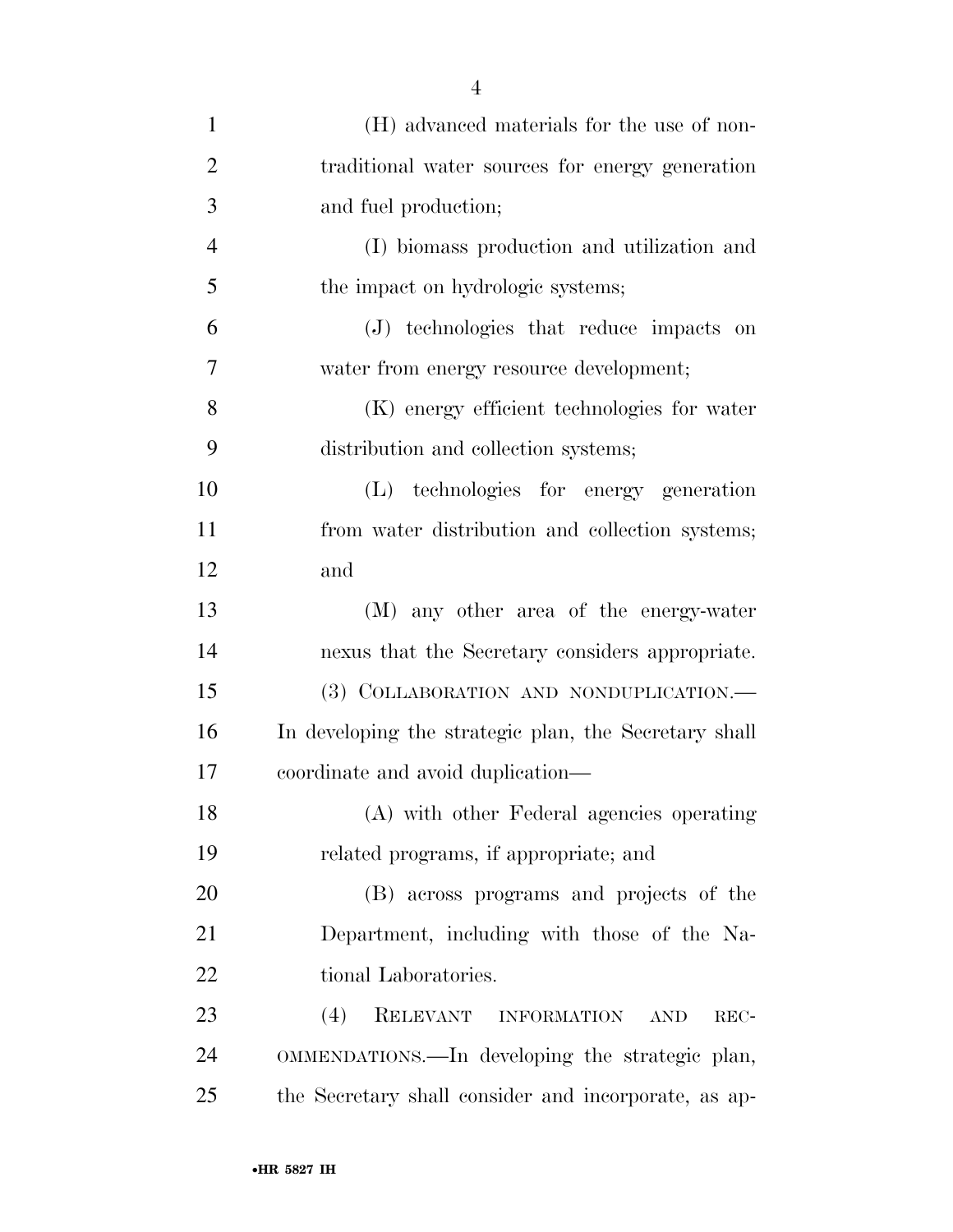propriate, relevant information and recommenda- tions, including those of the National Water Avail- ability and Use Assessment Program under section 9508(d) of the Omnibus Public Land Management 5 Act of 2009 (42 U.S.C. 10368(d)). (5) NONGOVERNMENTAL PARTICIPATION.—In developing the strategic plan, the Secretary shall consult and coordinate with a diverse group of rep- resentatives from research and academic institutions and industry who have expertise in technologies and practices relating to the energy-water nexus. (6) SUBMISSION TO CONGRESS.—Not later than 9 months after the date of enactment of this Act, the Secretary shall submit to Congress the strategic plan. (7) UPDATING THE STRATEGIC PLAN.—Not later than 3 years after the date of enactment of 18 this Act, and at least once every 5 years thereafter, the Secretary shall— (A) utilize relevant information produced by Federal Government agencies, academia, and 22 industry to update the strategic plan; (B) include in the updated strategic plan a

description of the changes from the previous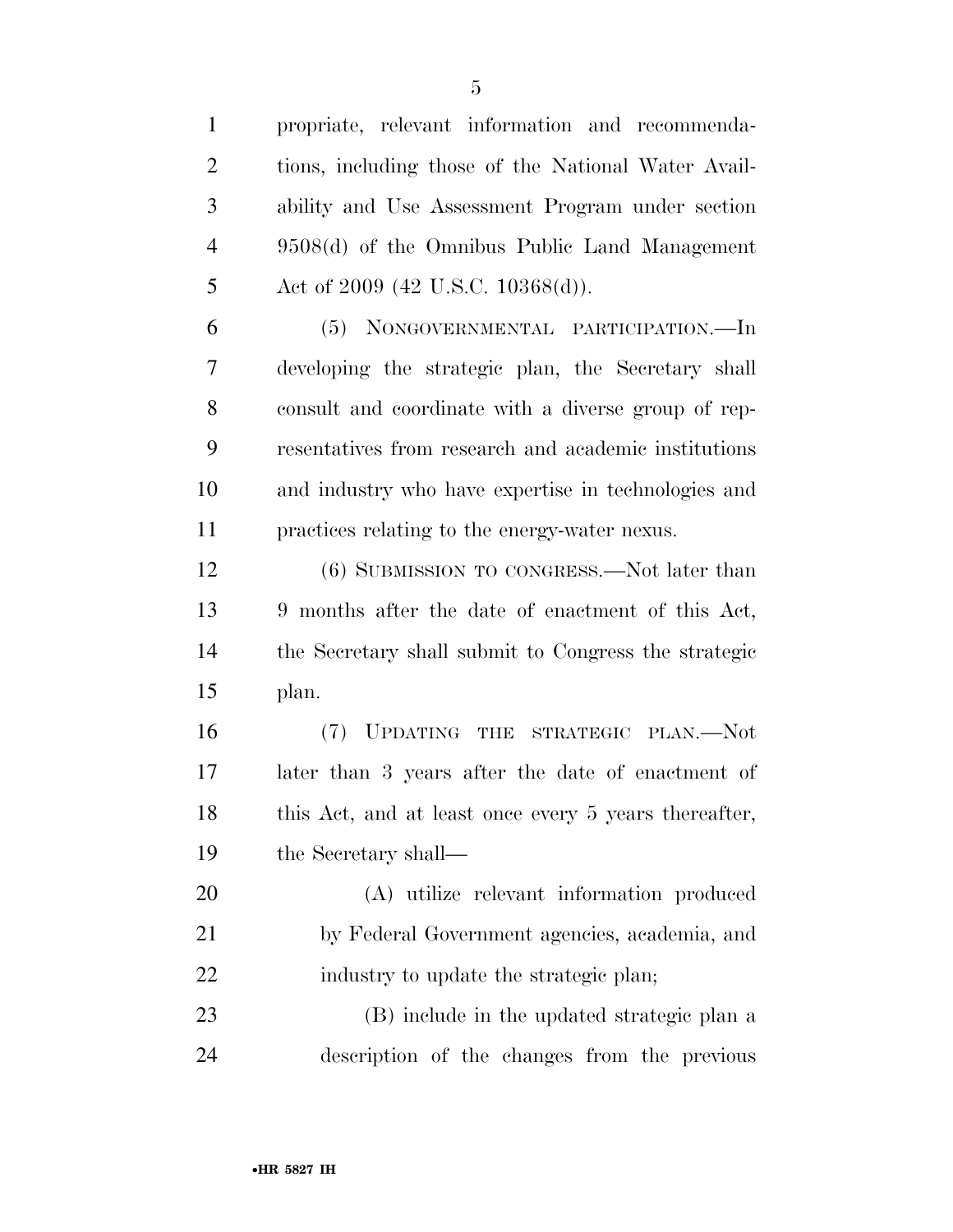|                |              |  | strategic plan and the rationale for such |  |
|----------------|--------------|--|-------------------------------------------|--|
| $\overline{2}$ | changes; and |  |                                           |  |

 (C) submit the updated strategic plan to Congress.

 (c) PROGRESS REPORTS.—Not less frequently than once every 2 years, the Secretary shall transmit to Con- gress a report on the progress the Department has made toward the milestones outlined in the strategic plan.

 (d) ADDITIONAL ACTIVITIES.—The Secretary may provide for such additional research, development, and demonstration activities as appropriate to integrate water considerations into the research, development, and dem- onstration activities of the Department as described in subsection (a).

 (e) AUTHORIZATION OF APPROPRIATIONS.—There are authorized to be appropriated to the Secretary for car- rying out this section \$60,000,000 for each of the fiscal years 2013 through 2017.

#### **SEC. 3. ENERGY-WATER ARCHITECTURE COUNCIL.**

 (a) IN GENERAL.—The Secretary, in coordination with other relevant Federal agencies, shall establish an Energy-Water Architecture Council to promote and enable improved energy and water resource data collection, re- porting, and technological innovation. The Council shall consist of—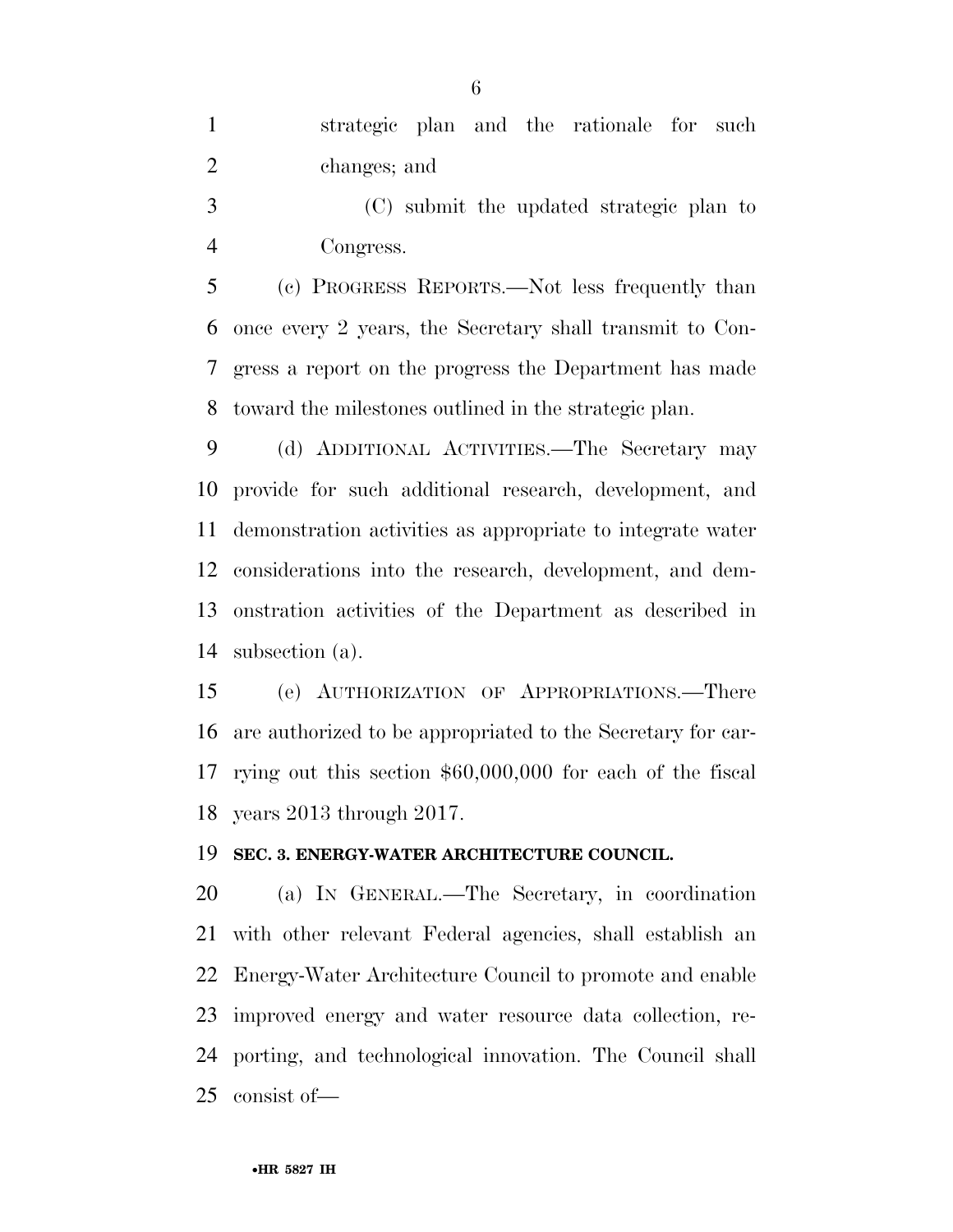| $\mathbf{1}$   | (1) representation from each Federal agency           |
|----------------|-------------------------------------------------------|
| $\overline{2}$ | that conducts research related to the energy-water    |
| 3              | nexus; and                                            |
| $\overline{4}$ | (2) non-Federal members, including representa-        |
| 5              | tives of research and academic institutions and in-   |
| 6              | dustry, who have expertise in technologies and prac-  |
| 7              | tices relating to the energy-water nexus.             |
| 8              | (b) FUNCTIONS.—The Council shall—                     |
| 9              | (1) make recommendations on the development           |
| 10             | of data collection and data communication standards   |
| 11             | and protocols to agencies and entities currently en-  |
| 12             | gaged in collecting the data for the energy-water     |
| 13             | nexus;                                                |
| 14             | $(2)$ recommend ways to make improvements to          |
| 15             | Federal water use data to increase understanding of   |
| 16             | trends in energy generation and fuel production;      |
| 17             | (3) recommend best practices for utilizing infor-     |
| 18             | mation from existing monitoring networks to provide   |
| 19             | nationally uniform water and energy use and infra-    |
| 20             | structure data; and                                   |
| 21             | (4) conduct annual technical workshops, includ-       |
| 22             | ing at least 1 regional workshop annually, to facili- |
| 23             | tate information exchange among Federal, regional,    |
| 24             | State, local, and tribal governments and private sec- |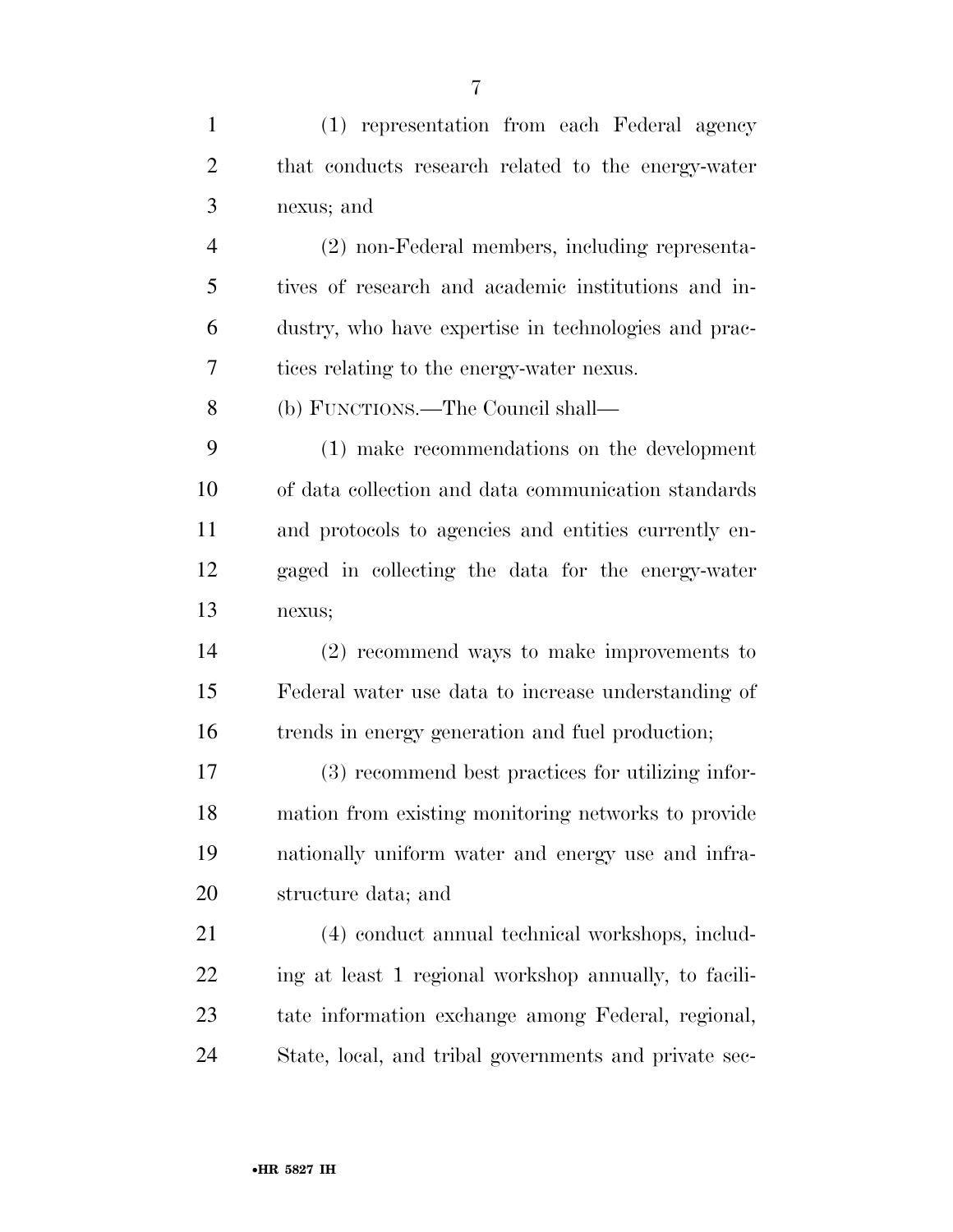tor experts on technologies that encourage the con-servation and efficient use of water and energy.

 (c) REPORTS.—Not later than 1 year after the date of enactment of this Act, and at least once every 2 years thereafter, the Council, through the Secretary, shall trans- mit to Congress a report on its findings and activities under this section.

8 (d) AUTHORIZATION OF APPROPRIATIONS.—There are authorized to be appropriated to the Secretary for car- rying out this section \$2,000,000 for each of the fiscal years 2013 through 2017.

### **SEC. 4. MANDATES.**

 Nothing in this Act shall be construed to require State, tribal, or local governments to take any action that may result in an increased financial burden to such gov- ernments by restricting the use of water by such govern-ments.

#### **SEC. 5. COORDINATION AND NONDUPLICATION.**

 To the maximum extent practicable, the Secretary shall coordinate activities under this Act with other pro- grams of the Department and other Federal research pro-grams.

## **SEC. 6. DEFINITIONS.**

In this Act: